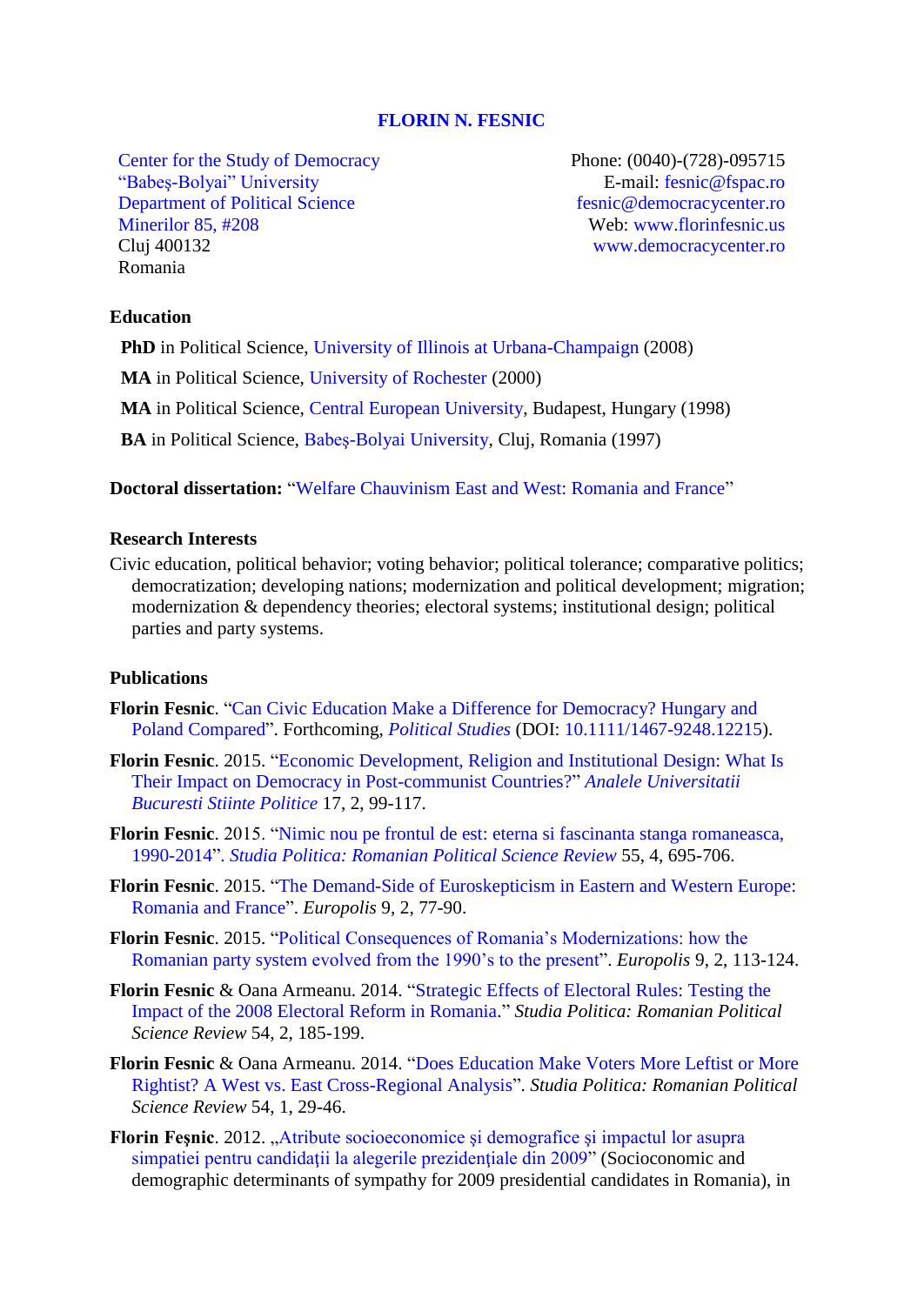Mircea Comsa, Andrei Gheorghită & Claudiu Tufis (eds.), *Alegeri prezidentiale -Romania, 2009* (Presidential Elections - Romania 2009). Cluj: Presa Universitara Clujeana, 201-216.

- **Florin Feşnic**. 2011. ["The Democratic-Liberal Party as a Successful Catch-All Party.](https://dl.dropboxusercontent.com/u/19532654/Fesnic-Proofs-2.pdf)" In Ronald King & Paul Sum (eds.), *[Romania under Băsescu: Aspirations, Achievements, and](http://www.amazon.com/Romania-under-Basescu-Achievements-Frustrations/dp/0739148567/ref=sr_1_1?s=books&ie=UTF8&qid=1441803169&sr=1-1&keywords=romania+under+basescu)  [Frustrations during his First Presidential Term](http://www.amazon.com/Romania-under-Basescu-Achievements-Frustrations/dp/0739148567/ref=sr_1_1?s=books&ie=UTF8&qid=1441803169&sr=1-1&keywords=romania+under+basescu)*. Lanham, MD: Lexington Books, 49-64.
- Raluca Viman & **Florin Feşnic.** 2011. ["Migration and Political Tolerance in Romania:](https://dl.dropboxusercontent.com/u/19532654/viman_fesnic.pdf)  [Evidence from an Original Survey.](https://dl.dropboxusercontent.com/u/19532654/viman_fesnic.pdf)" In Ronald King & Paul Sum (eds.), *[Romania under](http://www.amazon.com/Romania-under-Basescu-Achievements-Frustrations/dp/0739148567/ref=sr_1_1?s=books&ie=UTF8&qid=1441803169&sr=1-1&keywords=romania+under+basescu)  [Băsescu: Aspirations, Achievements, and Frustrations during his First Presidential Term](http://www.amazon.com/Romania-under-Basescu-Achievements-Frustrations/dp/0739148567/ref=sr_1_1?s=books&ie=UTF8&qid=1441803169&sr=1-1&keywords=romania+under+basescu)*. Lanham, MD: Lexington Books, 257-271.
- Raluca Viman & **Florin Feşnic**. 2010. ["Determinants of Political Tolerance in Romania:](https://dl.dropboxusercontent.com/u/19532654/CSD_2010.pdf)  [Cross-National and Longitudinal Perspectives.](https://dl.dropboxusercontent.com/u/19532654/CSD_2010.pdf)" In Toma Burean (ed.), *Roots of Social Capital: Youth Civic Engagement and Socialization*. Cluj: Accent, 166-191.
- **Florin Feşnic**. 2010. "*[Determinanţi ai euroscepticismului în România](https://dl.dropboxusercontent.com/u/19532654/Polirom_2010.pdf)*" ("Determinants of Euroskepticism in Romania"), in Mircea Comşa, Andrei Gheorghiţă & Claudiu Tufiş (eds.), *Alegerile pentru Parlamentul European - Romania, 2009* ("Elections for the European Parliament: Romania 2009"). Bucharest: Polirom, 129-146.
- **Florin Feşnic** & Raluca Viman. 2009. "Alternative Measures of Tolerance, or Tolerance v. Social Liberalism? A Cross-National Empirical Test." *Studia Universitatis Babeş-Bolyai Politica*, 54, 1, 53-75.
- Toma Burean, **Florin Feşnic**, Iulia Georgescu & Carmen Greab. 2009. "*[Implementarea unor](https://dl.dropboxusercontent.com/u/19532654/metode_de_vot.pdf)  [metode de vot alternative în România între necesitate, utilitate şi fezabilitate](https://dl.dropboxusercontent.com/u/19532654/metode_de_vot.pdf)*" ("The Implementation of Alternative Voting Methods in Romania"), in *Reprezentarea diasporei şi votul românilor din străinătate*. Bucharest: The Soros Foundation, 52-89.
- **Florin Feşnic**, 2008. Contributor, *The Sage Encyclopedia of Campaigns, Elections, and Electoral Behavior*, edited by Kenneth F. Warren. Thousand Oaks, CA: Sage. (Entries on [Educational Level and Voting Behavior;](http://dl.dropbox.com/u/19532654/education_and_voting.pdf) [Election Types](http://dl.dropbox.com/u/19532654/election_types.pdf) (realigning, maintaining, deviating, and reinstating elections); [Libertarian Party;](http://dl.dropbox.com/u/19532654/libertarian_party.pdf) [Multiparty System;](http://dl.dropbox.com/u/19532654/multiparty_system.pdf) [Plurality Vote;](http://dl.dropbox.com/u/19532654/plurality_vote.pdf) [Proportional Representation;](http://dl.dropbox.com/u/19532654/proportional_representation.pdf) [Realignment;](http://dl.dropbox.com/u/19532654/realignment.pdf) [Two-party System;](http://dl.dropbox.com/u/19532654/two_party.pdf) [Voting, Methods;](http://dl.dropbox.com/u/19532654/voting_methods.pdf) [Winner](http://dl.dropbox.com/u/19532654/winner.pdf)[take-all System;](http://dl.dropbox.com/u/19532654/winner.pdf) [Zogby, John\)](http://dl.dropbox.com/u/19532654/zogby.pdf).
- **Florin Feşnic**, 2008. "*Rădăcinile structurale ale diviziunilor partizane din România: modernizare reuşită, modernizare nereuşită, şi non-modernizare*," in Ioan Bolovan & Sorina Paula Bolovan (eds.), *Schimbare şi devenire în istoria României*. Cluj: Centrul de Studii Transilvane, 727-740.
- Steven Roper & **Florin Feşnic**. 2003. ["Historical Legacies and Their Impact on Post-](https://dl.dropboxusercontent.com/u/19532654/E_fesnic_legacies.pdf)[Communist Voting Behavior.](https://dl.dropboxusercontent.com/u/19532654/E_fesnic_legacies.pdf)" *[Europe-Asia Studies](http://www.tandfonline.com/toc/ceas20/55/1)* 55, 1, 119-131 [\(DOI:](http://www.tandfonline.com/doi/abs/10.1080/713663449) [10.1080/713663449\)](http://www.tandfonline.com/doi/abs/10.1080/713663449).

### **Conference Papers**

- **Florin Fesnic**. 2016. *[Institutional Inequality and Democratic Backsliding in Post-Communist](https://wc2016.ipsa.org/my-ipsa/events/istanbul2016/paper/institutional-inequality-and-democratic-backsliding-post-communist)  [Countries](https://wc2016.ipsa.org/my-ipsa/events/istanbul2016/paper/institutional-inequality-and-democratic-backsliding-post-communist)*. Presented at the 24th World Congress of Political Science, Poznan, Poland.
- **Florin Fesnic**. 2016. *[Explaining Political Surprises \(AKA Making Methodology Fun\):](http://iase-web.org/conference/roundtable16/prelimpapers/Fesnic.pdf?1465567453)  [Determinants of Voting in Ukrainian Presidential Elections](http://iase-web.org/conference/roundtable16/prelimpapers/Fesnic.pdf?1465567453)*. Presented at the [IASE](http://iase-web.org/) (International Association for Statistical Education) Roundtable Conference ["Promoting](http://iase-web.org/conference/roundtable16/)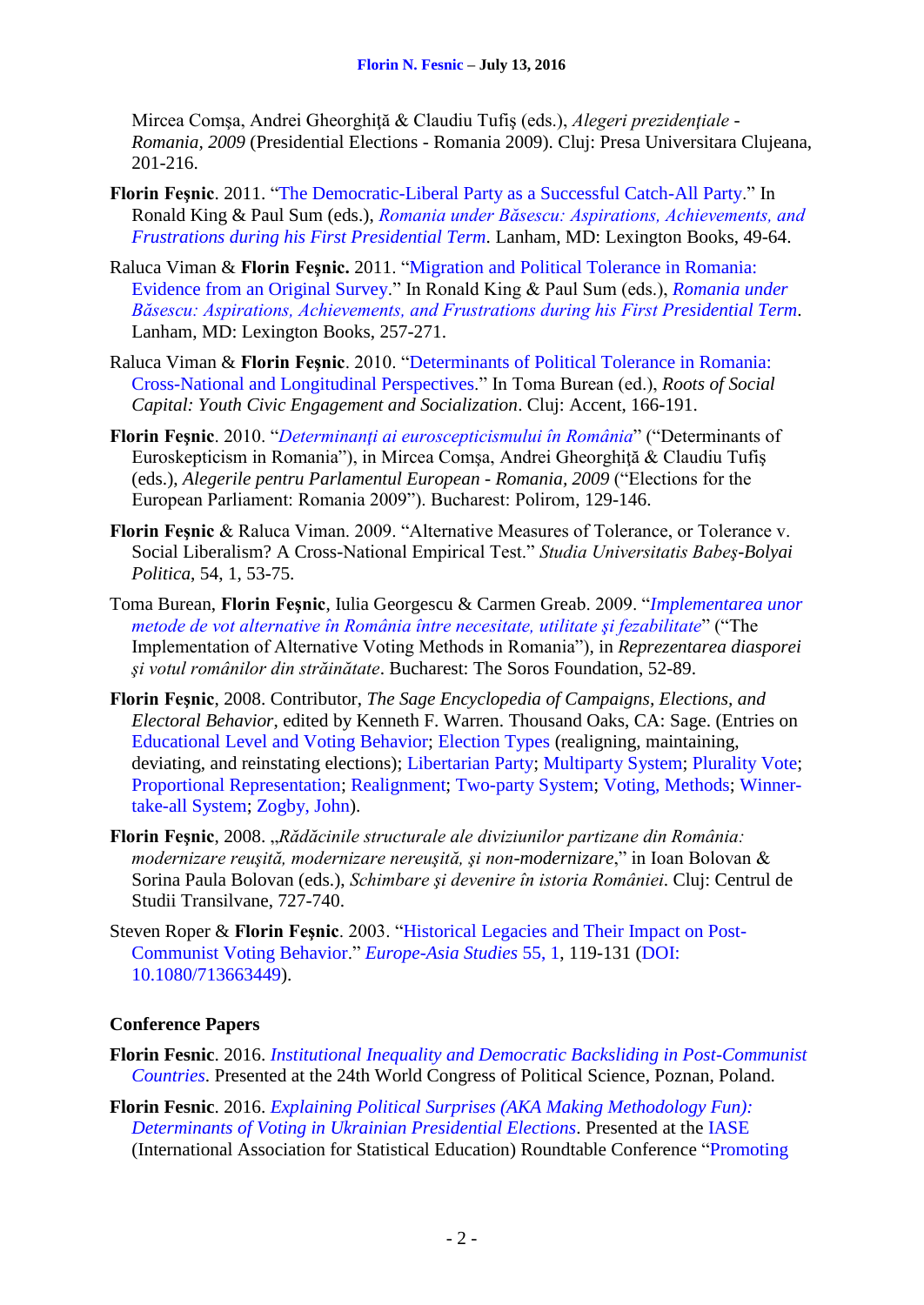[understanding of statistics about society,](http://iase-web.org/conference/roundtable16/)" Max Planck Institute for Human Development, Berlin, Germany.

- **Florin Fesnic**. 2016. **Florin Fesnic** & Oana Armeanu. 2015. *Comparative Democratic Backsliding: Two Case Studies*. Presented at [the Society for Romanian Studies](https://drive.google.com/file/d/0By9J1fwWvRZaRXdXRnVpaTRjZlpYMG9rTjBrWFdLQmdRTXZB/view)  [International Conference,](https://drive.google.com/file/d/0By9J1fwWvRZaRXdXRnVpaTRjZlpYMG9rTjBrWFdLQmdRTXZB/view) University of Bucharest.
- Oana Armeanu & **Florin Fesnic**. 2015. *[Is Hungary more democratic than Romania or the](https://drive.google.com/file/d/0B1VJPKXJC8W8elp5RmZqTXBnN3M/view?pli=1)  [other way round?](https://drive.google.com/file/d/0B1VJPKXJC8W8elp5RmZqTXBnN3M/view?pli=1)* Presented at the Conference SCOPE 2014: The Science of Politics, University of Bucharest.
- **Florin Fesnic** & Oana Armeanu. 2015. *[The Political Significance of Plagiarism: Why](https://dl.dropboxusercontent.com/u/19532654/mpsa_2015.pdf)  [Euroskepticism and Authoritarianism Moved From Fringes into Mainstream Romanian](https://dl.dropboxusercontent.com/u/19532654/mpsa_2015.pdf)  [Politics](https://dl.dropboxusercontent.com/u/19532654/mpsa_2015.pdf)*. Presented at the Annual Meeting of the Midwest Political Science Association, Chicago, IL.
- **Florin Fesnic** & Oana Armeanu. 2014. "Political Determinants and Consequences of the Pro-Democratic/Anti-Democratic Cleavage in Post-Communist Countries: Three Case Studies". Presented at the Conference Ideologies, Values and Political Behavior in Central and Eastern Europe), West University of Timisoara, Romania.
- **Florin Fesnic**. 2014. "Civic Education, Democratic Backsliding and Democratic Progress: Two Case Studies". Presented at the Conference SCOPE 2014: The Science of Politics, University of Bucharest.
- **Florin Fesnic**. 2014. "Can Civic Education Make a Difference for Democracy?" Presented at the 10th CEEISA Conference, Babes-Bolyai University Cluj, Romania.
- **Florin Fesnic**. 2014. "Can Civic Education Make a Difference for Democracy?" Presented at the Third European Conference on Comparative Electoral Research, Thessaloniki, Greece.
- **Florin Feşnic** & Oana Armeanu. 2012. "Institutional, Political and Economic Determinants of Voting Behavior and Realignment in the Romanian Party System." Presented at the Annual Meeting of the Midwest Political Science Association, Chicago, IL.
- Oana Armeanu & **Florin Feşnic**. 2012. "Clientelism and Voting Behavior in Romania." Presented at the Annual Meeting of the Midwest Political Science Association, Chicago, IL.
- Romana Careja & **Florin Feşnic**. 2011. Left-Right Position, Authoritarianism, Euroskepticism and Support for the Radical Right, East and West. Presented at the Annual Meeting of the American Political Science Association, Seattle, WA.
- Oana Armeanu & **Florin Feşnic**. 2010. "Party System Change in Romania: Institutional versus Structural Explanations." Presented at the Annual Meeting of the American Political Science Association, Washington, DC.
- Raluca Viman & **Florin Feşnic**. 2010. "Migration and Political Tolerance in Romania: Evidence from an Original Survey." Presented at the Annual Meeting of the Midwest Political Science Association, Chicago, IL.
- **Florin Feşnic** & Raluca Viman. 2009. "What Drives the Vote for the Extreme Right? Absolute vs. Relative Deprivation." Presented at the Annual Meeting of the American Political Science Association, Toronto, Canada.
- **Florin Feşnic** & Oana Armeanu. 2009. "Strategic Effects of Electoral Rules: Testing the Impact of the 2008 Electoral Reform in Romania." Presented at the Annual Meeting of the Midwest Political Science Association, Chicago, IL.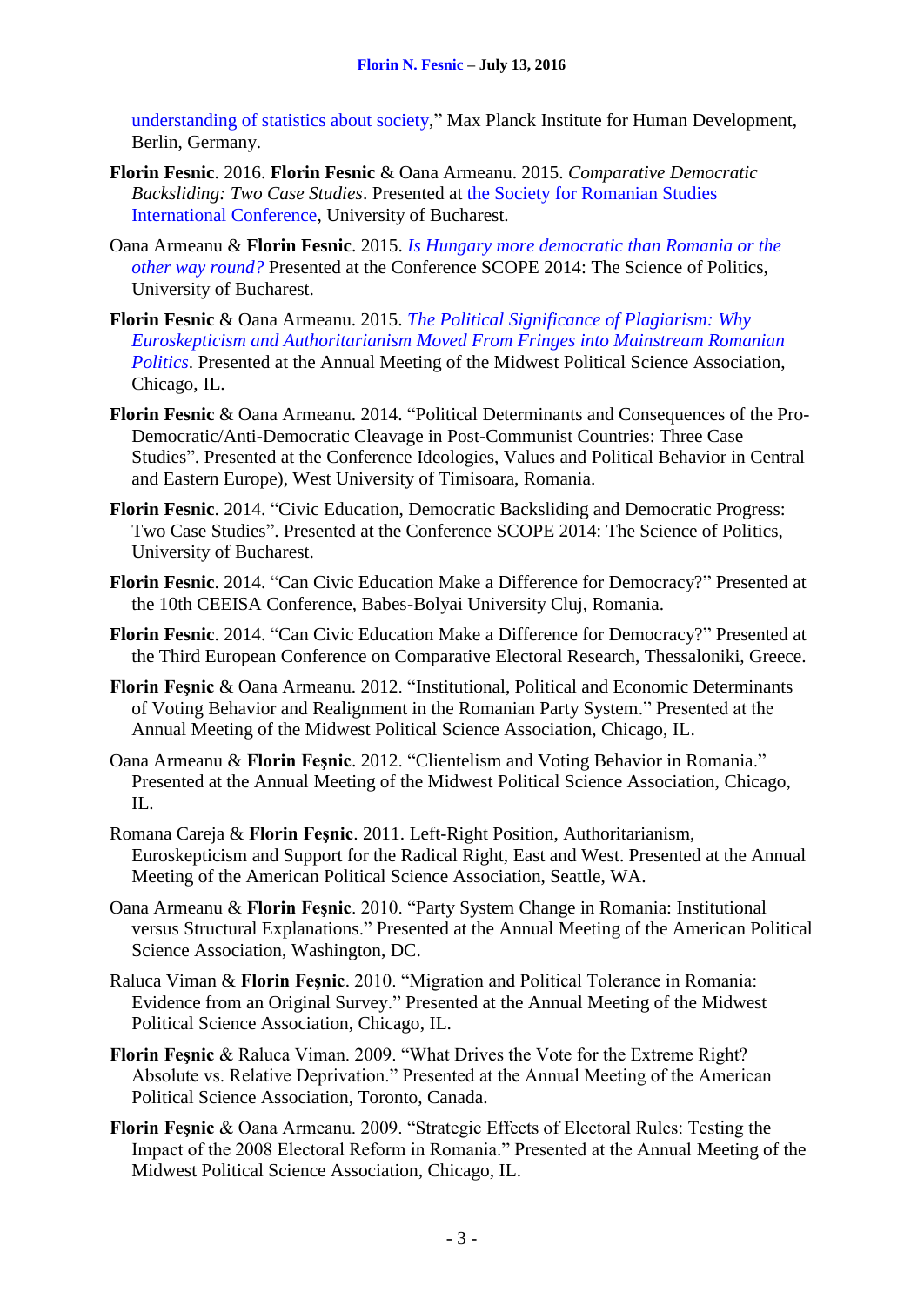- **Florin Feşnic** & Oana Armeanu. 2008. "Does Education Make Voters More Leftist or More Rightist?" Presented at the Annual Meeting of the Midwest Political Science Association, Chicago, IL.
- **Florin Feşnic**. 2007. "Does Romania Have One Extreme Right or Two?" Presented at the Annual Meeting of the American Political Science Association, Chicago, IL.
- **Florin Feşnic**. 2007. "The Demand-Side of Euro-skepticism in Eastern and Western Europe." Presented at the Fifth International Congress on Romanian Studies, June 25-28, in Constanța, Romania.
- **Florin Feşnic**. 2007. "Rădăcinile structurale ale diviziunilor partizane din România: modernizare reuşită, modernizare nereuşită, şi non-modernizare" ("Structural Roots of Partisan Divisions in Romania: Successful Modernization, Defective Modernization, and Non-Modernization"). Presented at the conference "Modernization in Romania from 19th to 21st century," Cluj, May 21-24.
- **Florin Feşnic**. 2006. "Extreme Right Constituencies in Romania and France: A Two-Dimensional Policy Mapping." Presented at the Annual Meeting of the Midwest Political Science Association, Chicago, IL.
- Carol Leff & **Florin Feşnic**. 2005. "Identity-based Parties in Post-communist Government: The Politics of Elite Incorporation and Coalition Maintenance." Presented at the 2005 Annual Meeting of the Midwest Political Science Association, Chicago, IL.
- **Florin Feşnic**. 2005. "Institutional Design and Democracy in Post-Communist Countries." Presented at the Annual Meeting of the Midwest Political Science Association, Chicago, IL.
- **Florin Feşnic**. 2004. "Welfare Chauvinism East and West: Romania & France." Presented at the Annual Meeting of the American Political Science Association, Chicago, IL.
- **Florin Feşnic** & Angelica Ghindar. 2004. "Post-Communist Party Systems and the Quality of Democracy." Presented at the Annual Meeting of the American Political Science Association, Chicago, IL.
- **Florin Feşnic**. 2004. "Looking at Left and Right the Right Way." Presented at the Annual Meeting of the Midwest Political Science Association, Chicago, IL.
- **Florin Feşnic**. 2003. "Modernization, Transition, and Voting in Romania." Presented at the Annual Meeting of the Midwest Political Science Association, Chicago, IL.
- **Florin Feşnic**. 2002. "The Missing Cleavage." Presented at the Annual Meeting of the Midwest Political Science Association, Chicago, IL.
- Steven Roper & **Florin Feşnic**. 2001. "Historical Legacies and Their Electoral Impact." Presented at the Annual Meeting of the Association for the Study of Nationalities, New York.

### **Other education**

- Political Science and IR AFP Fellows Meeting in Istanbul, March 22-25, 2007 and March 14- 16, 2008.
- Inter-university Consortium for Political and Social Research, University of Michigan, Ann Arbor, Summer 2001 and 2002.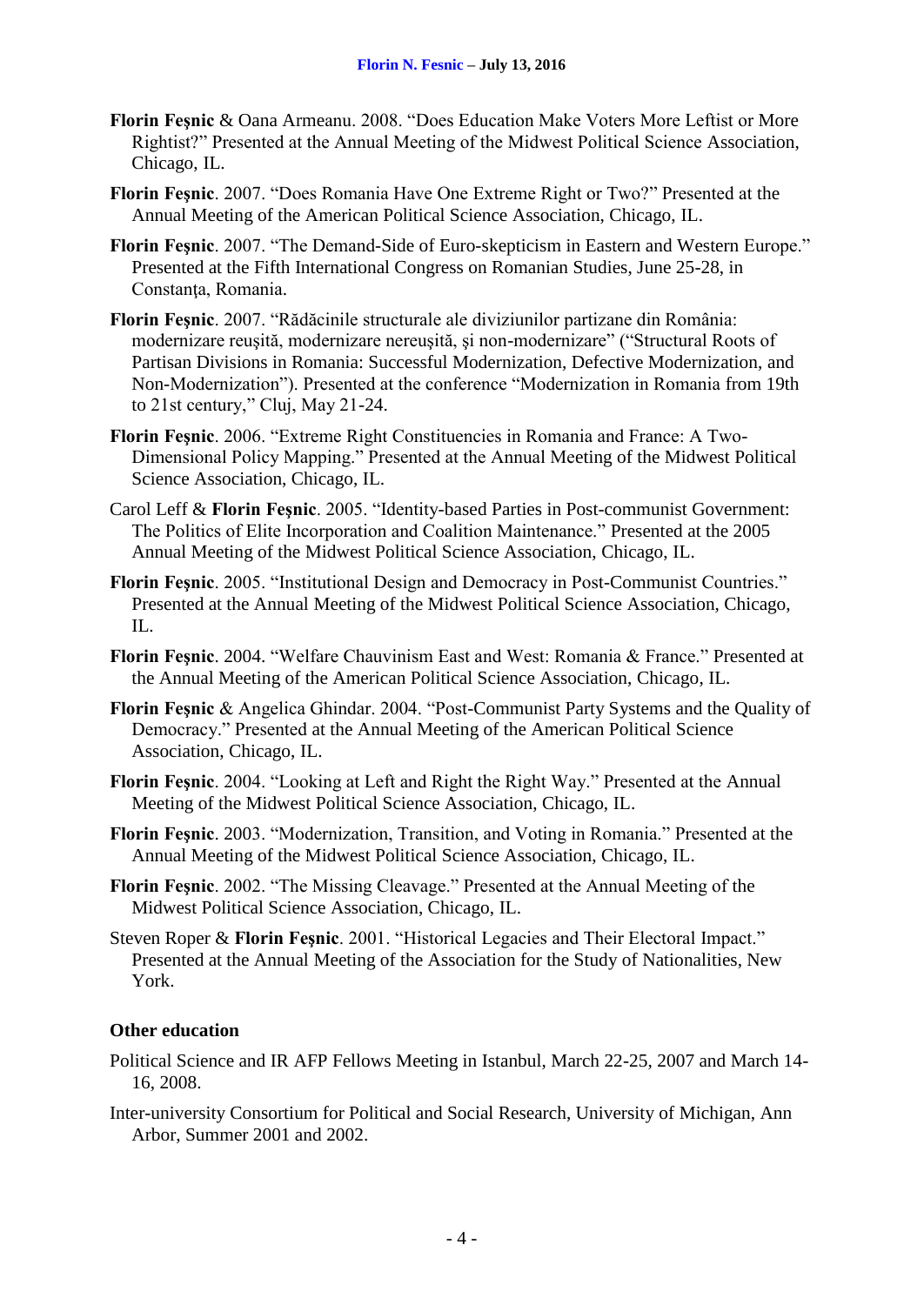- The Stefan Báthory Foundation and the Ford Foundation International Summer School in Political Science and International Relations, Mierki, Poland, Summer 1995, 1996 and 1997.
- The "Model United Nations" International Student Conference, New York, March 1997.
- The International Summer School "Dutch Culture, Politics and Society," Utrecht, the Netherlands, July-August 1994.

### **Awards, Fellowships and Grants**

- IASE & Wold Bank travel grant for [participation at the International Association for](http://iase-web.org/conference/roundtable16/prelimpapers/Fesnic.pdf?1465567453) [Statistical Education](http://iase-web.org/conference/roundtable16/prelimpapers/Fesnic.pdf?1465567453) (IASE) [2016 Roundtable Conference](http://iase-web.org/conference/roundtable16/) (July 19-22, Berlin)
- COST Action IS0806 "The True European Voter" Short Term Travel Grant, 2014
- American Political Science Association travel grant, 2007 and 2010
- Soros Foundation Academic Fellowship Program Professional Development Funds travel grant, 2007 and 2008
- Soros Foundation Academic Fellowship (AFP), University of Bucharest, 2006-2008
- University of Illinois travel grant, 2001, 2002, 2003, 2004, 2005 and 2006
- Winner of the 2004 Yaro Skalnik Prize for the Best Graduate Essay in Russian, East European, and Eurasian Studies at the University of Illinois Urbana-Champaign
- University of Illinois, Department of Political Science fellowship 2000-2001 & 2002-2003
- University of Rochester, Department of Political Science fellowship, 1998-1999
- Soros Foundation/Central European University fellowship, 1997-1998
- Soros Foundation travel grant, Model United Nations, March 1997
- Soros Foundation travel grant & Stefan Báthory Foundation summer fellowship, 1995, 1996, and 1997
- Babeş-Bolyai University travel grant & Utrecht University summer fellowship, July-August 1994

### **Research Experience**

- *Country representative* of Romania in *The True European Voter* project (COST Action IS0806), 2010-2013; member of the Management Committee, the Data Group and the Think Thank group
- *Research Assistant*, University of Illinois at Urbana-Champaign, 2004-2005:
	- "Democracy and Societal Welfare" (the Center for the Study of Democratic Governance, Fall 2005 – Professor James Kuklinski)
	- "Formal Characteristics of National Constitutions: A Cross-National Historical Data Set" (Summer 2004 and 2005 – Professor Zachary Elkins & Professor Thomas Ginsburg – see www.comparativeconstitutionsproject.org)
	- "Economic and Political Determinants of Presidential Approval Ratings, 2001-2005" (Fall 2004 – Spring 2005 – Professor Brian Gaines)